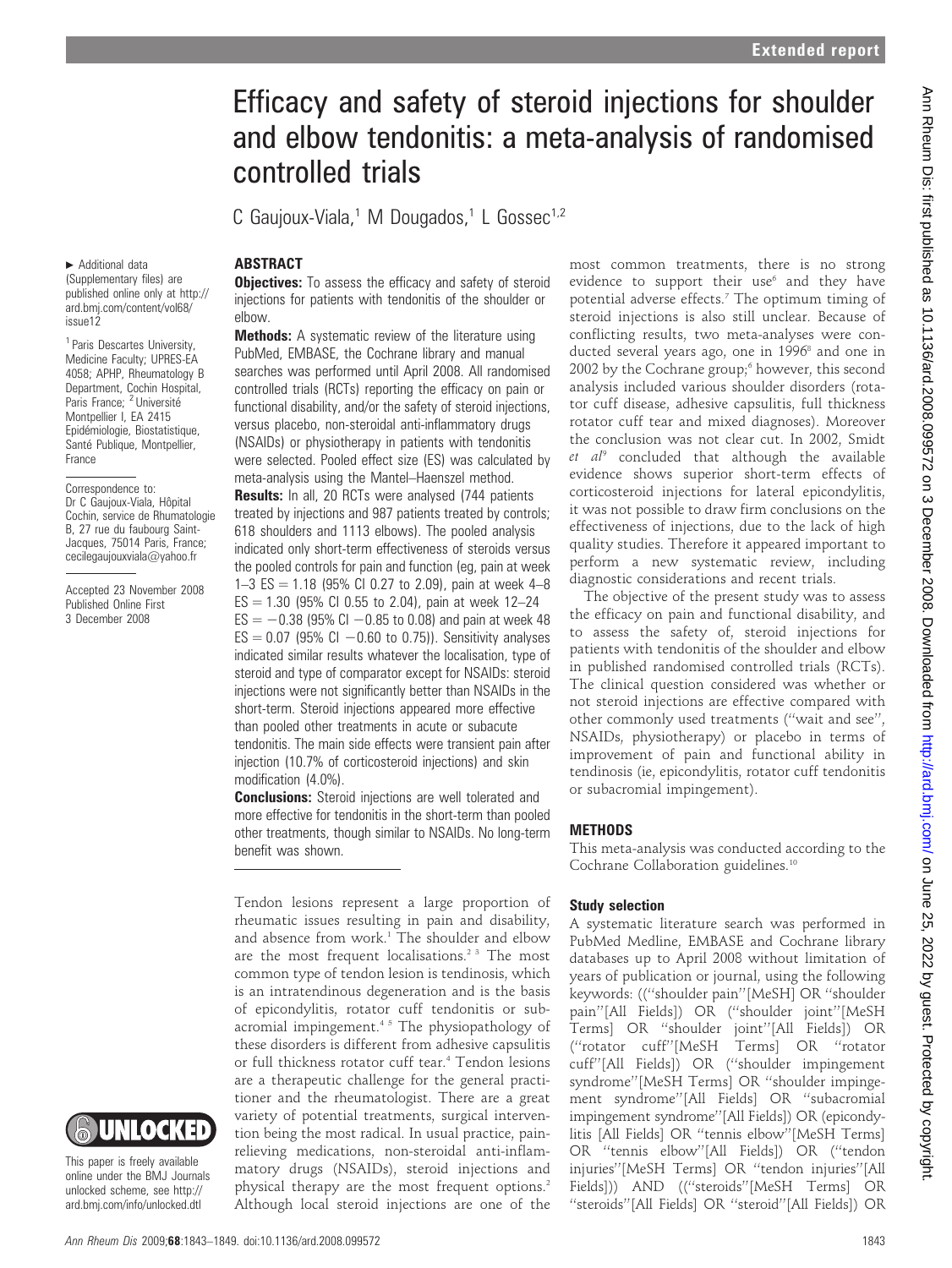(''glucocorticoids''[MeSH Terms] OR ''glucocorticoids''[All Fields] OR ''glucocorticoids''[Pharmacological Action])). The limits were English or French language and clinical trial or RCT. In addition, reference lists of the papers initially detected were manually searched to identify additional relevant reports.

The trials were initially selected on the basis of their titles and abstract, then on the full texts. The inclusion criteria were all RCTs reporting the efficacy on pain and/or function, and/or the safety of steroid injections versus placebo, ''wait and see'', NSAIDs or physiotherapy in patients with epicondylitis, rotator cuff tendonitis or subacromial impingement. Articles reporting no interpretable results (data required included mean (SD)) for any of the three outcome measures (pain, function and safety) were not analysed.

## Data collection

One investigator (CGV) selected the articles and collected the data using a predetermined form. The following methodological features were collected: blinding, intention to treat analysis or not and number of participants who completed follow-up. The Jadad scale was applied, $11$  which contains two questions for randomisation and masking and one question evaluating the reporting of withdrawals and dropouts. Each question entails a yes or no response option. In total, 5 points can be awarded, with higher scores indicating higher quality. For each trial, demographic characteristics (sex, mean age), tendinosis features and duration, type of steroid (with doses and number of injections), type of comparator and duration of follow-up were collected. Acute/subacute and chronic disease were defined as having a symptom duration of  $<$ 12 weeks versus  $\ge$ 12 weeks, respectively. Pain intensity was extracted from the studies, as available, by a 100 mm visual analogue scale (VAS), the Patient Related Forearm Evaluation Questionnaire (PREFQ)-pain,<sup>12</sup> or other pain scores; physical function was extracted, as available, by the Disabilities of the Arm, Shoulder and Hand (DASH) score,<sup>13</sup> the PREFQ-function,<sup>12</sup> the total constant score,<sup>14</sup> the limitation of function 10-point Likert scale,<sup>15</sup> or the function scores (0-3 scale, $16$  0-5 scale).<sup>17</sup> Pain intensity and physical function assessed by different scores according to different studies were transformed linearly to fit the range 0–100, in which 0 was the best situation and 100 the worst. Efficacy was assessed by the change in overall pain intensity and/or physical function status between baseline and week 1 to 3, week 4 to 8, week 12 to 24 and week 48 (as available according to the studies) in steroid injection and control groups.

In order to evaluate safety, data were extracted from each study in active and control groups regarding the number and the type of all adverse events reported.

#### Statistical analysis

In each trial the effect size (ES) or the standardised response mean (SRM) were determined to assess the magnitude of treatment effect. The ES is calculated as the ratio of the treatment effect (mean differences in treatment group minus differences in control group) to the pooled standard deviation of these differences.18 Improvement (eg, lower pain VAS) was considered as a positive change. This calculation entails the use of means for baseline and final data with a measure of variability such as SD. Every effort was made to calculate the ES in all studies. If the SD was given in only one group it was used as baseline SD for both groups. However, if no measure of variability was given the ES could not be extrapolated and we calculated the SRM (mean change divided by SD of the change)

when available. By convention, an  $ES < 0.2$  is usually considered as trivial; 0.2–0.5 as small; 0.5–0.8 as moderate; 0.8–1.2 as important and  $>1.2$  as very important.<sup>19</sup> SRM values  $>0.8$  are considered as large. Pooled ES and pooled SRM were calculated by meta-analysis, using the Mantel–Haenszel method. The RevMan V.4.2 statistical software (Review Manager, Copenhagen, Denmark) was used. Primary analyses examined pooled ES and pooled SRM of steroid injections versus controls for pain intensity and physical function. Sensitivity analyses were calculated within subgroups of studies decided a priori (joint involved, duration of pain, type of steroid and type of comparator) to assess the robustness of the main conclusions. Statistical heterogeneity was tested by Q test  $(\chi^2)$ .<sup>20</sup> All metaanalyses were carried out with use of random effects model in case of significant heterogeneity. The number needed to harm (NNH) was used to assess steroid injections safety. Harm was primarily defined by the occurrence of one or more adverse events. The NNH is the number of patients that should be treated to observe the occurrence of one extra adverse event in the treatment group compared to the control group. The advantage of the NNH is that it reflects an absolute risk increase, and because it is related to the control event rate, it reflects the true baseline or underlying risk of the study population.21 For rational decision making in daily clinical practice, absolute measures such as NNH may be more meaningful than relative measures.<sup>22</sup> Because of the large and non-significant confidence intervals around the steroid injection adverse event rates, confidence intervals were not reported for the NNH, as proposed by McQuay and Moore.<sup>23</sup>

## RESULTS

#### Literature search results and trials characteristics

Initially, 218 potentially relevant articles were screened. From them, 199 were excluded. Finally, after manually searching the reference lists, 20 randomised trials were included: 16 for efficacy and 19 for safety (selection process shown in Supplementary material). Thus, this systematic review included 1731 patients; 744 (43.0%) patients treated by injection and 987  $(57.0\%)$  patients treated by other treatments  $(n = 570)$  or placebo ( $n = 417$ ). A total of 618 (35.7%) presented with a shoulder lesion and 1113 (64.3%) with an elbow lesion. The mean (SD) age of these patients was 47.6 (4.8) years and 694 (38%) were women. Patient characteristics are detailed in table 1 and trial characteristics in the Supplementary material.

The methodological quality was correct: the mean (SD) Jadad score was 3.1 (0.9) (range 1–5). In all, 13 (65%) trials performed intention to treat (ITT) analyses (see Supplementary material). Of the 16 trials for efficacy, 9 included a flowchart or described precisely the patient selection process and outcome, 14 used a concealed random allocation and 11 presented differences in change with confidence intervals, 2 with interquartile range and 2 with standard error of the mean.

#### Efficacy of steroid injections

Of the 20 RCTs analysed, 16 provided the required data to calculate the efficacy on pain intensity for 511 participants who received steroid injections and for 763 who received a comparator. Eight studies concerned shoulder tendinosis and eight epicondylitis. The data on function were extracted from 7 RCTs: 4 concerning the shoulder and 3 concerning the elbow (a total of 614 patients). The characteristics of these trials are summarised in the Supplementary material and the ES or SRM for pain intensity and physical function at different end points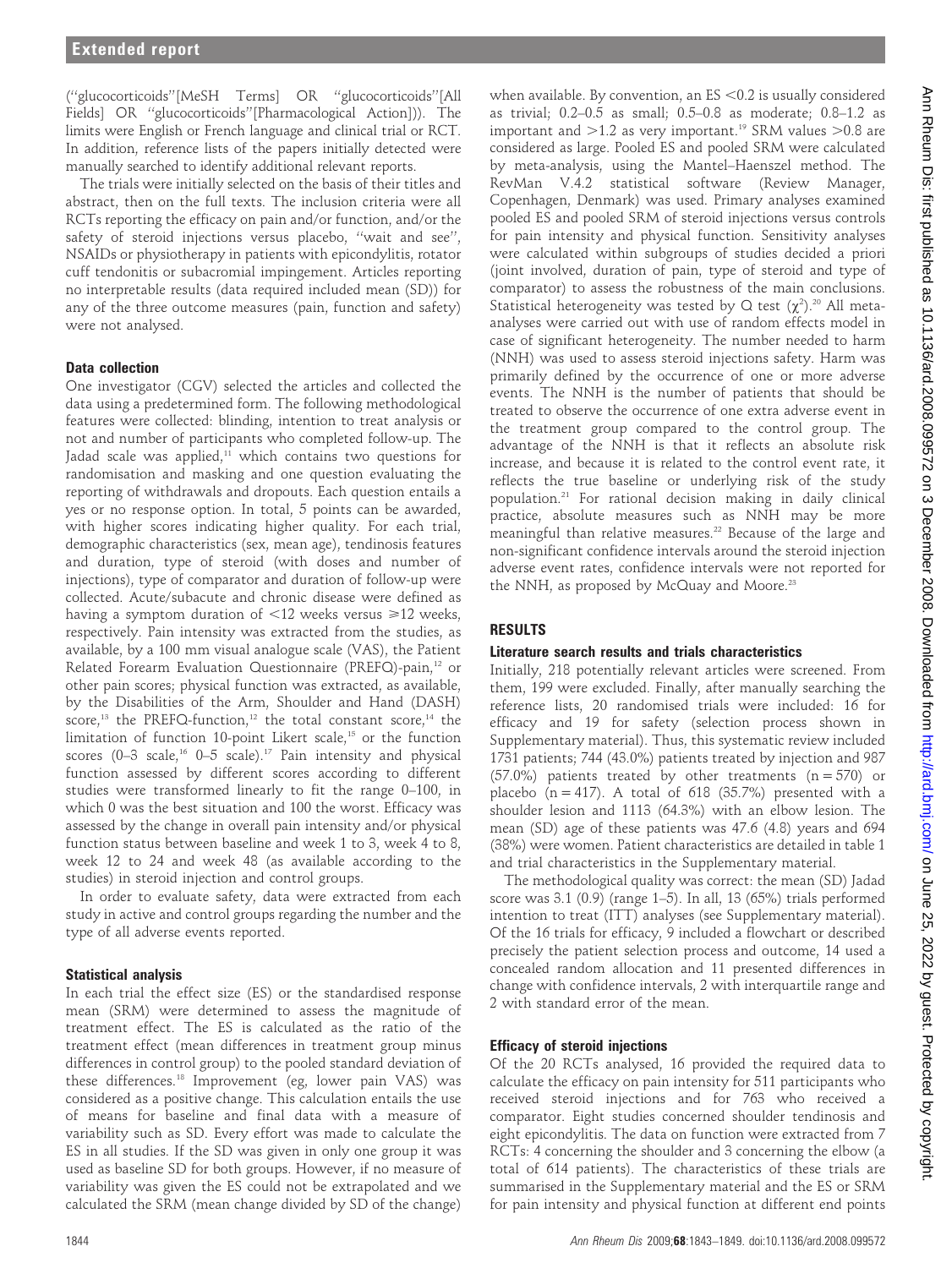| Table 1 Characteristics of patients with tendonitis included in a meta-analysis of randomised controlled |  |  |  |
|----------------------------------------------------------------------------------------------------------|--|--|--|
| trials of steroid injections for shoulder and elbow tendonitis                                           |  |  |  |

|                                                                                                     | <b>All patients</b> | Injection group<br>(steroids) | <b>Control group</b> |
|-----------------------------------------------------------------------------------------------------|---------------------|-------------------------------|----------------------|
| Number of patients                                                                                  | 1731                | 744                           | 987                  |
| Mean (SD) age, years                                                                                | 47.5(4.9)           | 48.2(5.2)                     | 47.3(5.8)            |
| Female sex, n (%)                                                                                   | 659 (38)            | ΝA                            | <b>NA</b>            |
| Number of patients with shoulder lesion: rotator cuff tendonitis<br>and subacromial impingement (%) | 618 (33.9)          | 315                           | 303                  |
| Acute                                                                                               | $-253(40.9)$        | $-122$                        | $-131$               |
| Chronic                                                                                             | $-245(39.6)$        | $-103$                        | $-142$               |
| Heterogeneous                                                                                       | $-120(19.4)$        | $-90$                         | $-30$                |
| Number of patients with elbow lesion: epicondylitis (%)                                             | 1113 (64.3)         | 429                           | 684                  |
| Acute                                                                                               | $-513(46.1)$        | $-168$                        | $-345$               |
| Chronic                                                                                             | $-483(43.4)$        | $-208$                        | $-275$               |
| Heterogeneous                                                                                       | $-117(10.5)$        | $-53$                         | $-64$                |

Acute: <12-week symptom duration; chronic: ≥12-week symptom duration, heterogeneous: variable symptom duration. NA, not available.

(week 1 to 3, week 4 to 8, week 12 to 24 and week 48) are detailed in table 2.

The pooled analysis is shown table 3, and indicated shortterm effectiveness (1–3 weeks and 4–8 weeks) of steroids (figs 1 and 2). At longer-term follow-up no difference for pain could be detected, and steroid injections appeared less effective particularly on functional disability than pooled other treatments.

#### Heterogeneity

The heterogeneity was substantial for pain, and to a lesser extent for function, at week 1–3 and at week 4–8 (for example pain ES:  $Q = 99.25$  for 6 degrees of freedom;  $p < 0.001$  and  $Q = 197.35$  for 10 degrees of freedom;  $p < 0.001$ ). The other results were homogeneous.

#### Sensitivity analyses: location and steroid used

In the assessment of heterogeneity, sensitivity analyses showed no changes in the conclusions according to the localisation, or the type of steroid (data not shown).

# Sensitivity analyses: type of comparator

Steroid injections were more efficient in the short-term (week 1 to 3 and week 4 to 8) than different comparators (table 3). However the pooled ES versus NSAIDs were not significant in the short-term; long-term results were significant but are issued from a single study.16 Moreover steroid injection was shown to have a more important benefit on pain compared to placebo than to physiotherapy: pain at week 4–8 versus placebo  $ES = 1.67$  (95% confidence interval (CI) 0.56 to 2.78) versus pain at week 4–8 versus physiotherapy  $ES = 0.51$  (95% CI 0.19) to  $0.84$ ) ( $p<0.001$ ).

# Sensitivity analyses: disease duration

This meta-analysis suggested that steroid injections are more effective in acute or subacute tendonitis (duration of symptoms below 12 weeks) than in chronic disease: pain at week 1–3  $SRM = 3.35$  (95% CI 1.63 to 5.08) versus 0.37 (95% CI -0.17 to  $0.92)$  (p $<0.001$ ).

# Safety of steroid injections

In all, 19 studies (no. of patients = 1754) provided suitable data to assess corticosteroid injection safety. The main side effects were transient pain after injection (10.7% of corticosteroid injection) and skin atrophy or depigmentation (4.0%). There

were no treatment discontinuations for toxicity. The NNH for steroid injection versus other commonly used treatments was 26 (ie, 26 patients would need to be treated to observe the occurrence of 1 extra adverse event in the injection group) compared to all the comparators, and versus placebo it was 9; however, the confidence intervals were not significant. The NNH values versus each comparator and calculated for each adverse event are provided in table 4.

# **DISCUSSION**

This meta-analysis indicated short-term effectiveness (1–3 weeks and 4–8 weeks) of steroid injections in shoulder and elbow tendinosis on pain and functional disability, but at longer-term follow-up no difference for pain could be detected and steroid injections appeared less effective for function than pooled other treatments. Compared to NSAIDs however, steroid injections did not appear statistically more efficacious in the short term.

There is little consensus on the optimum timing of corticosteroid injections in tendonitis, relative to the symptom duration. Some experts advocate injections when the patient does not respond to a certain period of rest  $(2 \text{ or } 3 \text{ months})$ ,<sup>34</sup> whereas others argue that injectable steroids should be deferred as long as possible.<sup>35</sup> However, this meta-analysis has shown that steroid injections are more effective in acute or subacute tendonitis (duration of symptoms below 12 weeks) than in chronic disease. Therefore our results indicate that the optimum timing for steroid injections may be in the early weeks of tendonitis symptoms.

Despite the high level of interest in the aetiologies, diagnosis and treatment of tendonitis in the literature, there are relatively few randomised controlled trials and the outcomes used are heterogeneous. Physical function was rarely assessed by the same score in different studies. In some studies the ES or the SRM could not be extrapolated either due to lack of data or to inappropriate outcomes (eg, qualitative evaluation). Another limitation of this review is possible publication bias (ie, negative trials are often unpublished, which may have overestimated the beneficial effect of corticosteroid injections).

Several reviews on the utility of steroid injections in shoulder pain have been performed and conflicting results found, but the studies analysed assessed a wide variety of conditions and disorders (including frozen shoulder) and there was often no pooling of results.<sup>36 37</sup> A Cochrane review found that subacromial steroid injection was effective in improving the range of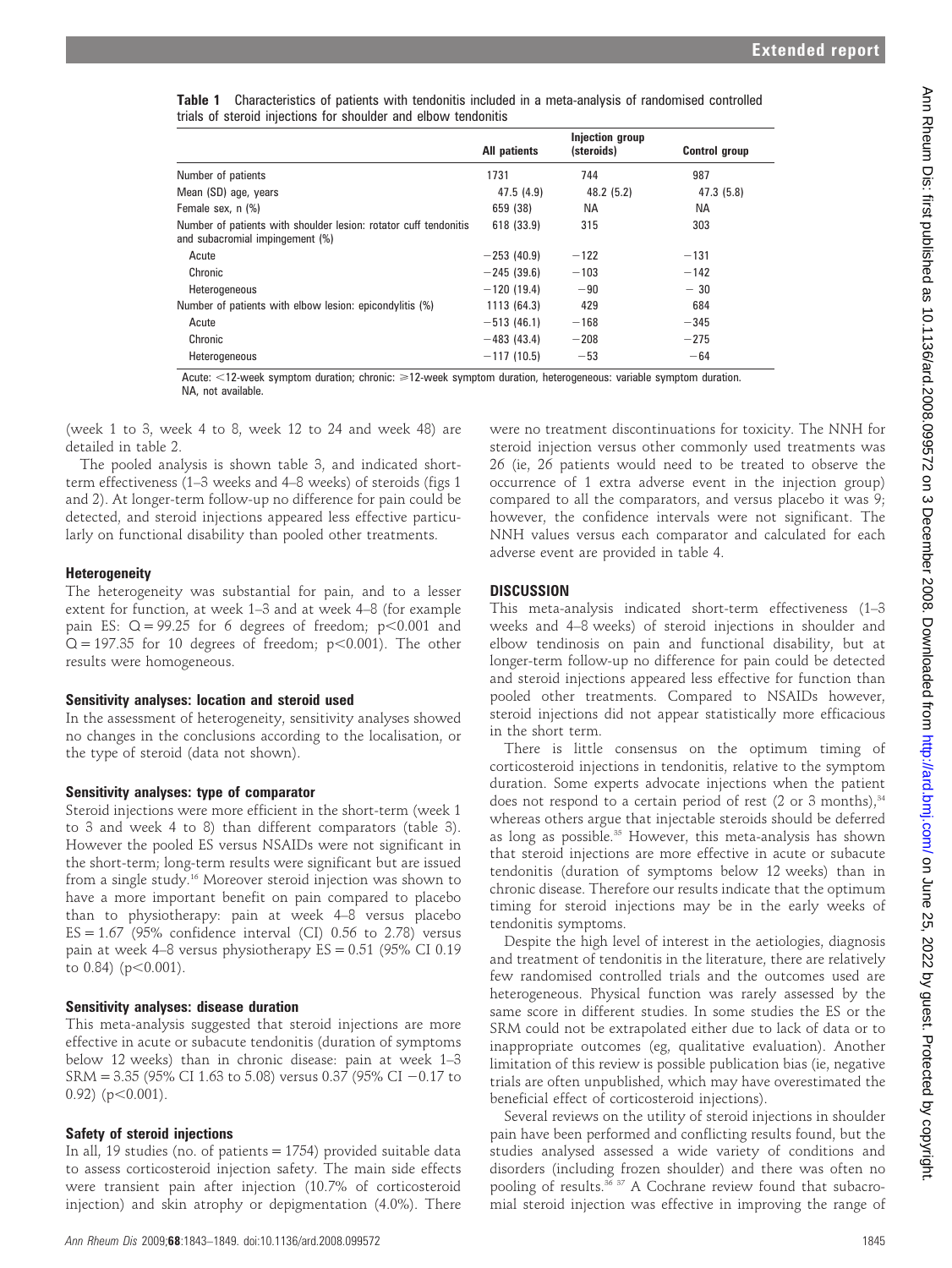| $\overline{\phantom{a}}$<br>$\mathbf{r}$<br>Reference | Comparator      | <b>Outcome measure</b>                                | Week 1–3                        | Week 4-8                                              | <b>Week 12-24</b>                                                                      | Week 48                             |
|-------------------------------------------------------|-----------------|-------------------------------------------------------|---------------------------------|-------------------------------------------------------|----------------------------------------------------------------------------------------|-------------------------------------|
| Vecchio et al<br>$(1993)^{24}$                        | Placebo         | Pain VAS                                              | $SRM = 1.16$ (0.58 to<br>(1.72) | $SRM = 0.90$ (0.34 to<br>1.44)                        | $SRM = 0.00$ (-0.53 to<br>0.53)                                                        | ΝA                                  |
| Adebajo et al<br>$(1990)^{16}$                        | Placebo         | Pain VAS                                              | ΝA                              | $SRM = 1.09$ (0.40 to<br>(1.73)                       | ΝA                                                                                     | ΝA                                  |
|                                                       |                 | Limitation of function<br>$(0-3 \text{ scale})$       | ΝA                              | $SRM = 3.22$ (2.23 to<br>4.08)                        | ΝA                                                                                     | ΝA                                  |
|                                                       | Oral diclofenac | Pain VAS                                              | ΝA                              | $SRM = 0.43 (-0.21)$<br>1.05)                         | ΝA                                                                                     | ΝA                                  |
|                                                       |                 | Limitation of function<br>$(0-3 \text{ scale})$       | ΝA                              | $SRM = 0.00$ (-0.62 to<br>0.62)                       | ΝA                                                                                     | ΝA                                  |
| White <i>et al</i> $(1986)^{25}$                      | Indomethacine   | Pain VAS                                              | ΝA                              | $ES = -0.21$ (-0.83 to<br>0.41)                       | ΝA                                                                                     | ΝA                                  |
| Berry et al (1980) <sup>20</sup>                      | Placebo         | Pain VAS                                              | $ES = -0.17$ (-0.96 to<br>0.64) | $ES = -0.68$ (-1.48 to<br>0.16)                       | ΝA                                                                                     | ΝA                                  |
|                                                       | Physiotherapy   | Pain VAS                                              | $ES = 0.14 (-0.67)$<br>0.93)    | $ES = 0.19 (-0.62 to 0.99)$                           | NA                                                                                     | NА                                  |
| Petri <i>et al</i> (1987) <sup>17</sup>               | Placebo         | Pain score                                            | $SRM = 0.45$ (-0.12 to<br>1.00) | $SRM = 0.66$ (0.08 to 1.22) NA                        |                                                                                        | ΝA                                  |
|                                                       |                 | Limitation of function<br>$(0-5 \text{ scale})$       | $SRM = 0.64$ (0.06 to<br>(1.19) | $SRM = 0.39$ (-0.17 to<br>0.95)                       | ΝA                                                                                     | NА                                  |
|                                                       | Naproxen        | Pain score                                            | $SRM = 0.11$ (-0.45 to<br>0.66) | $SRM = 0.12$ (-0.43 to<br>0.68)                       | ΝA                                                                                     | ΝA                                  |
|                                                       |                 | Limitation of function<br>$(0-5 \text{ scale})$       | $SRM = 0.10$ (-0.46 to<br>0.65) | $SRM = -0.05$ (-0.60 to<br>0.51)                      | NА                                                                                     | ΝA                                  |
| Alvarez et al<br>$(2005)^{13}$                        | Placebo         | Pain VAS                                              | $ES = 0.26$ (-0.24 to<br>0.76)  | $ES = -0.29$ (-0.78 to<br>0.22)                       | $ES = -0.41$ (-0.93 to<br>0.11)                                                        | NА                                  |
|                                                       |                 | DASH                                                  | $ES = 0.19 (-0.31)$<br>0.69)    | $ES = -0.09$ (-0.58 to<br>0.41)                       | $ES = -0.27$ (-0.76 to<br>0.24)                                                        | ΝA                                  |
| McInerney et al<br>$(2003)^{27}$                      | Wait and see    | Pain VAS                                              | ΝA                              | NА                                                    | $ES = 0.10 (-0.31 to 0.52)$                                                            | ΝA                                  |
| Akgün et al (2004) <sup>14</sup>                      | Placebo         | Pain VAS<br><b>Total Constant score</b>               | ΝA<br>ΝA                        | $ES = 0.35$ (-0.36 to 1.04)                           | $ES = 0.71$ (-0.02 to 1.40) $ES = 0.28$ (-0.42 to 0.97)<br>$ES = 0.09$ (-0.61 to 0.78) | NА<br>ΝA                            |
| Lewis <i>et al</i> $(2005)^{28}$                      | Placebo         | Pain VAS                                              | $SRM = 7.08$ (6.04 to<br>8.03)  | NА                                                    | ΝA                                                                                     | ΝA                                  |
|                                                       | Naproxen        | Pain VAS                                              | $SRM = 5.43$ (4.57 to<br>6.21)  | ΝA                                                    | ΝA                                                                                     | ΝA                                  |
| Hay <i>et al</i> (1999) <sup>15</sup>                 | Placebo         | Pain VAS                                              | ΝA                              | $ES = 1.57$ (1.14 to 1.99)                            | $ES = 0.00 (-0.37 \text{ to } 0.37)$                                                   | $ES = 0.00$ (-0.37 to 0.37)         |
|                                                       |                 | Impairment of<br>function (10 point)<br>Likert scale) | ΝA                              | $ES = 0.90$ (0.50 to 1.28)                            | $ES = -0.22$ (-0.6 to 0.15)                                                            | $ES = 0.00$ (-0.37 to 0.37)         |
|                                                       | Naproxen        | Pain VAS                                              | ΝA                              | $ES = 2.07$ (1.58 to 2.52)                            | $ES = 0.41$ (0.03 to 0.80)                                                             | $ES = 0.41$ (0.03 to 0.80)          |
|                                                       |                 | Impairment of<br>function (10 point<br>Likert scale)  | ΝA                              | $ES = 1.35$ (0.92 to 1.76)                            | $ES = -0.45$ (-0.83 to<br>$-0.06)$                                                     | $ES = 0.00$ (-0.38 to 0.38)         |
| Smidt et al (2002) <sup>29</sup> Wait and see         |                 | Pain VAS                                              | $SRM = 1.51$ (1.09 to<br>1.90)  | $SRM = 1.49$ (1.08 to<br>(1.88)                       | $SRM = 0.3$ (-0.06 to 0.66) $SRM = -0.15$ (-0.51 to                                    | 0.20)                               |
|                                                       |                 | Elbow disability                                      | $SRM = 1.45$ (1.04 to<br>1.84)  | $SRM = 1.46$ (1.05 to<br>(1.85)                       | $SRM = 0.10$ (-0.26 to<br>0.45)                                                        | $SRM = -0.36$ (-0.72 to<br>0.00)    |
|                                                       | Physiotherapy   | Pain VAS                                              | $SRM = 1.49$ (1.08 to<br>(1.87) | $SRM = 1.21$ (0.82 to<br>(1.58)                       | $SRM = -0.04 (-0.39)$<br>0.31)                                                         | $SRM = -0.41$ (-0.76 to<br>$-0.05)$ |
|                                                       |                 | Elbow disability                                      | $SRM = 1.21$ (0.82 to<br>(1.58) | $SRM = 1.13$ (0.74 to<br>(1.50)                       | $SRM = -0.23$ (-0.58 to<br>0.12)                                                       | SRM = $-0.58$ (-0.93 to<br>$-0.22$  |
| Price et al (1991) <sup>30</sup>                      | Placebo         | Pain VAS                                              | ΝA                              | $ES = 6.37$ (4.98 to 7.58)                            | $ES = -2.21$ (-2.85 to<br>$-1.50)$                                                     | ΝA                                  |
| Bisset et al (2006) <sup>31</sup>                     | Wait and see    | Pain VAS                                              |                                 | $ES = 1.52$ (1.12 to 1.90) $ES = 1.18$ (0.80 to 1.54) | $ES = -0.50$ (-0.84 to<br>$-0.15)$                                                     | $ES = -0.64 (-0.99)$<br>$-0.29)$    |
|                                                       | Physiotherapy   | Pain VAS                                              |                                 | $ES = 0.99$ (0.63 to 1.35) $ES = 0.56$ (0.21 to 0.90) | $ES = -0.81$ (-1.16 to<br>$-0.45)$                                                     | $ES = -0.76$ (-1.11 to<br>$-0.40$   |
| Tonks <i>et al</i> $(2006)^{12}$                      | Wait and see    | PREFQ-pain                                            | ΝA                              | $SRM = 1.96$ (0.88 to<br>2.89)                        | ΝA                                                                                     | ΝA                                  |
|                                                       |                 | PREFQ-function                                        | ΝA                              | $SRM = 1.31$ (0.34 to<br>2.17)                        | ΝA                                                                                     | ΝA                                  |
|                                                       | Physiotherapy   | PREFQ-pain                                            | ΝA                              | $SRM = 1.20$ (0.18 to<br>2.11)                        | ΝA                                                                                     | ΝA                                  |
|                                                       |                 | PREFQ-function                                        | ΝA                              | $SRM = 1.45$ (0.40 to<br>2.38)                        | ΝA                                                                                     | ΝA                                  |

Table 2 Effect size and standardised response mean of controlled trials comparing steroid injections with placebo or other comparator for pain intensity and physical function in patients with tendonitis

**Continued**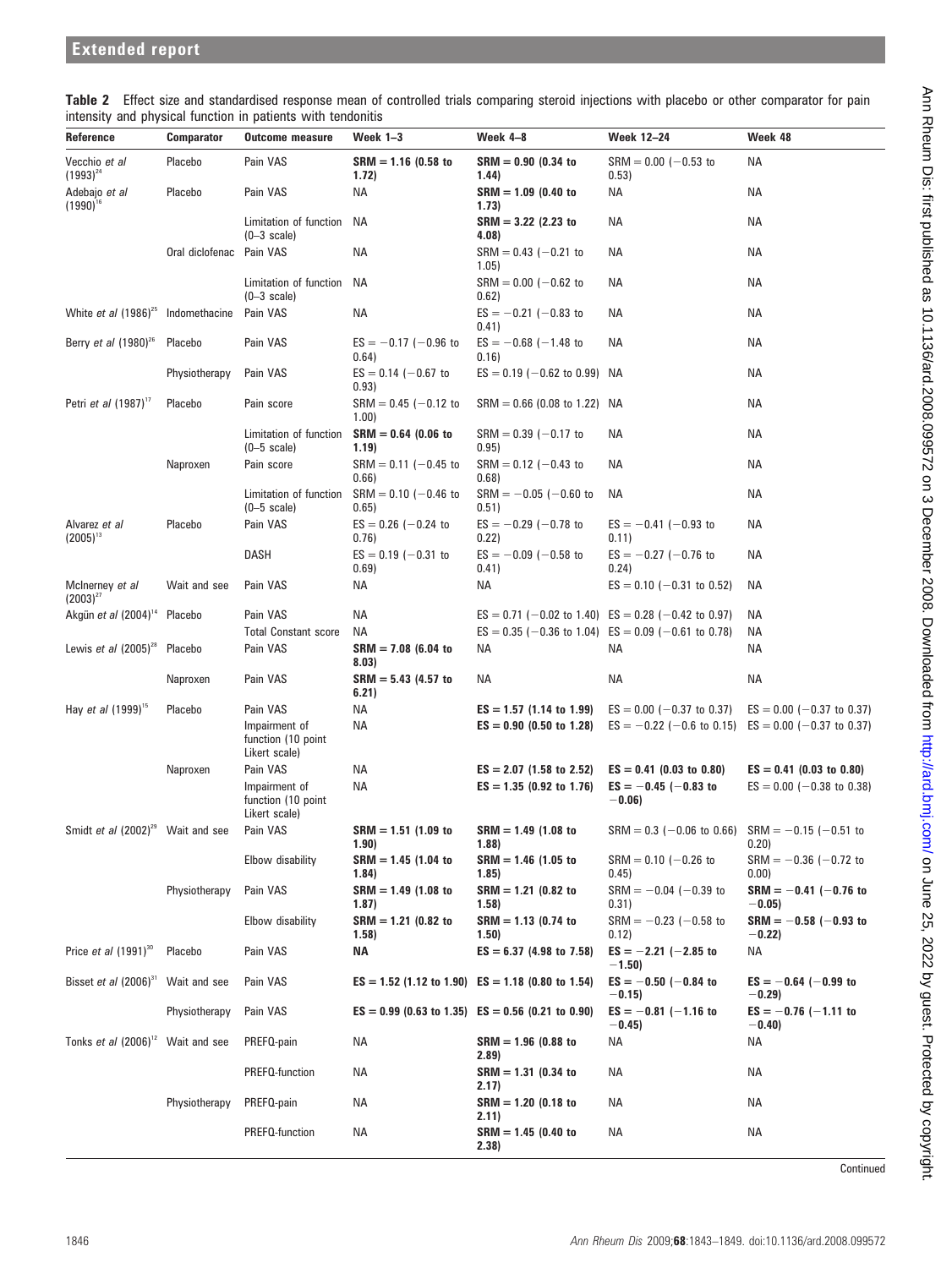Table 2 Continued

| ---------<br>---------------            |                   |                  |                                 |                            |                   |                           |
|-----------------------------------------|-------------------|------------------|---------------------------------|----------------------------|-------------------|---------------------------|
| Reference                               | <b>Comparator</b> | Outcome measure  | Week $1-3$                      | Week 4–8                   | <b>Week 12-24</b> | Week 48                   |
| Saartok et al<br>$(1986)^{32}$          | Naproxen          | Pain score (0-8) | $ES = -0.05$ (-0.90 to<br>0.81) | NA                         | <b>NA</b>         | <b>NA</b>                 |
| Stahl <i>et al</i> (1997) <sup>33</sup> | Placebo           | Pain VAS         | <b>NA</b>                       | $ES = 3.60$ (2.74 to 4.36) | NA                | $ES = 1.2$ (0.63 to 1.73) |

Results are presented as effect (95% CI). Significant results are in bold type.

DASH, Disabilities of the Arm, Shoulder and Hand; ES, effect size; NA, not available; PREFQ, Patient Related Forearm Evaluation Questionnaire; SRM, standardised response mean; VAS, visual analogue scale.

abduction. Arrol et  $a^{138}$  conducted a meta-analysis using a binary outcome (''improvement or not'') and concluded that subacromial injections of steroids are effective for improvement for rotator cuff tendonitis up to a 9-month period, and that they are also probably more effective than NSAIDs. Concerning epicondylitis, Labelle et  $a^{39}$  concluded that there was insufficient scientific evidence to support the use of corticosteroid injections. In 1996, Assendelft et  $al^8$  conducted a meta-analysis using a binary outcome (''success or failure''). The pooled analysis indicated short-term effectiveness of steroid injections.

However, this review differs from these earlier works in several important respects. Firstly, it included diagnostic considerations and attempted to differentiate studies based upon the nature of the populations being studied, recognising that the benefits of treatment may vary for different underlying causes of shoulder or elbow pain. This analysis was thus centred on tendinosis. Secondly, steroid injections were compared to placebo but also to other commonly used treatments (''wait and see'', NSAIDs, physiotherapy) and this heterogeneity in comparators was taken into account, leading to sensitivity analyses. Thirdly, effect sizes were calculated for the different reported outcome measures in different trials. This enabled a direct comparison between studies using the same scale, whatever the outcome measure. If the ES could not be calculated, another pooled measure of effect, the SRM, was calculated when available in order not to lose information. Fourthly, time since injections was taken into account, as efficacy was assessed by the change in overall pain intensity and/or physical functional status between baseline and week 1 to 3, week 4 to 8, week 12 to 24 and week 48. In spite of these measures, statistical testing revealed heterogeneity during the

first weeks. The a priori defined sensitivity analyses showed no changes in the main conclusions with the localisation, duration of pain, or type of corticoid. Some other possible reasons for this heterogeneity are variation in study quality (but only three Jadad scores were lower than 3), differences in the type of patients included or the composition of the various injection fluids, variation in the number and interval of injections (four studies allowed up to two injections and two studies up to three injections) and different methods of outcome measurement. In addition, diagnostic accuracy is always a difficulty in particular for shoulder disorders: selection may have influenced the results, as patients who were heterogeneous may have been included in the original RCTs.

Accuracy of placement of the needle for injections may also be an issue. Eustace et al indicated that, even in the hands of musculoskeletal specialists, only a minority of injections for shoulder pain are performed accurately (29% of subacromial injections) and that outcome significantly correlates with accuracy of injection.<sup>40</sup> In the present meta-analysis, radiographic confirmation of appropriate needle placement and adequate technique was carried out only on the first 10 patients in the study by Alvarez et al.<sup>13</sup>

Although steroid injections were more efficacious in the first weeks than pooled comparators, importantly, steroid injections did not demonstrate superiority in the first weeks either for pain or for functional disability compared to NSAIDs. This is an important finding since NSAIDs are a widely used and relatively safe therapeutic option in tendonitis, leading to questions regarding the role of steroid injections in these pathologies. In usual care, steroid injections are in fact most often performed after NSAIDs have been prescribed but without sufficient

| Pain standardised response<br>Figure 1<br>mean (SRM) at weeks 4-8 versus all | Study<br>or sub-category                                                    |                 | SMD (random)<br>95% CI | SMD (random)<br>95% CI |
|------------------------------------------------------------------------------|-----------------------------------------------------------------------------|-----------------|------------------------|------------------------|
| comparators.                                                                 | Adebajo2pain*                                                               |                 |                        | 1.07 (0.40, 1.74)      |
|                                                                              | Adebajo2painN*                                                              |                 |                        | $0.41 (-0.22, 1.04)$   |
|                                                                              | Petri2pain*                                                                 |                 |                        | 0.66(0.09, 1.23)       |
|                                                                              | Petri2painN*                                                                |                 |                        | $0.14 (-0.41, 0.70)$   |
|                                                                              | Smidt2pain*                                                                 |                 |                        | 1.48 (1.07, 1.88)      |
|                                                                              | Smidt2painph*                                                               |                 |                        | 1.20 (0.82, 1.58)      |
|                                                                              | Tonks2pain*                                                                 |                 |                        | 1.88 (0.84, 2.92)      |
|                                                                              | Tonks2painph*                                                               |                 |                        | 1.15 (0.17, 2.13)      |
|                                                                              | Vecchio2pain*                                                               |                 |                        | 0.99(0.42, 1.55)       |
|                                                                              | <b>Total (95% CI)</b>                                                       |                 |                        | 0.96(0.63, 1.30)       |
|                                                                              | Test for heterogeneity: $\chi^2$ = 23.31, df = 8 (p = 0.003), $I^2$ = 65.7% |                 |                        |                        |
|                                                                              | Test for overall effect: $Z = 5.65$ (p < 0.00001)                           |                 |                        |                        |
|                                                                              | $-10$                                                                       | $-5$            |                        | 10<br>5                |
|                                                                              |                                                                             | Favours control |                        | Favours treatment      |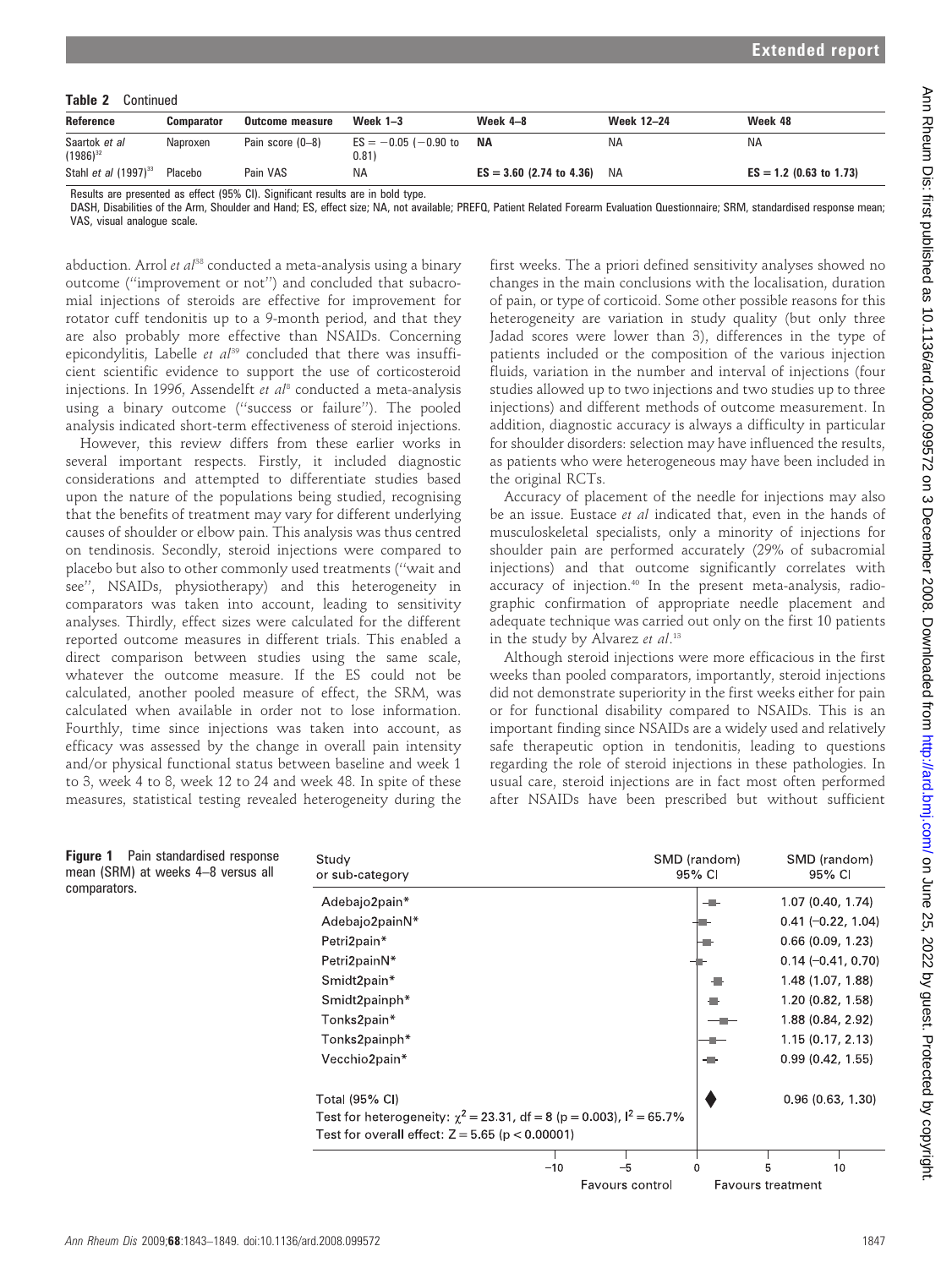Figure 2 Function standardised response mean (SRM) at weeks 4–8 versus all comparators.



efficacy. It should be noted that none of the studies included in this meta-analysis did in fact test this treatment strategy.

Adverse clinical effects of steroid injections were systematically investigated in this meta-analysis. This study indicates steroid injections are well tolerated, with infrequent and minor side effects. The main side effect was transient pain after injection (10.7% of corticosteroid injections). Haker et al assumed that postinjection pain is caused by the volume effect of the injection and the corticosteroid itself.<sup>41</sup> Price et al reported a much lower percentage of postinjection pain for local anaesthetics (11%) than for corticosteroids (50%) for the same volume, indicating a possibly specific irritation caused by steroids.<sup>30</sup> Skin atrophy and depigmentation were the second most frequently reported side effects (4%). Although most side effects are rare and temporary, skin atrophy and depigmentation can be permanent and should be explained to the patient before performing an injection. Although there are clinical reports of tendon ruptures following steroid injections,<sup>42 43</sup> no study reported this adverse event. There is strong evidence to conclude that the risks of serious adverse effects such as tendon rupture and infections after steroid injections for the indications and populations included and with the doses given, are very small.

In summary, these findings suggest that injections of corticosteroids are well tolerated and effective compared with other commonly used treatments (wait and see, physiotherapy) or placebo in terms of improvement of pain and function in tendinosis (epicondylitis, rotator cuff tendonitis or subacromial impingement) in the short term, however no long-term benefit was shown by this meta-analysis. Moreover there appears to be no benefit of steroid injections compared to NSAIDs. This study may lead the doctor to systematically prescribe a course of NSAIDs (if there are no contraindications) before potentially performing a steroid injection. Moreover it may lead the doctor to perform steroid injections mostly in acute or subacute tendonitis, where the potential benefit appears clearer than in chronic disease.

|  |  |  | Table 3 Pooled effect size (ES) and pooled standardised response mean (SRM) for steroid injections in tendonitis according to the comparator |  |  |  |  |  |  |
|--|--|--|----------------------------------------------------------------------------------------------------------------------------------------------|--|--|--|--|--|--|
|--|--|--|----------------------------------------------------------------------------------------------------------------------------------------------|--|--|--|--|--|--|

| <b>Comparator</b> | <b>Outcome</b>      | Week $1-3$                       | Week 4-8                       | <b>Week 12-24</b>                    | Week 48                                 |
|-------------------|---------------------|----------------------------------|--------------------------------|--------------------------------------|-----------------------------------------|
| All               | Pain ES             | 1.18 $(0.27$ to 2.09)            | 1.30 $(0.55$ to 2.04)          | $-0.38$ ( $-0.85$ to 0.08)           | $0.07$ (-0.60 to 0.75)                  |
|                   | Pain SRM            | 2.45 (1.10 to 3.80)              | $0.96$ (0.63 to 1.30)          | $0.10$ (-0.12 to 0.33)               | $-0.28$ (-0.53 to -0.03)                |
|                   | <b>Function ES</b>  | $0.20$ (-0.30 to 0.70)           | $0.66$ (0.03 to 1.30)          | $-0.27$ (-0.49 to -0.04)             | $0.00$ (-0.27 to 0.27)                  |
|                   | <b>Function SRM</b> | $0.88$ (0.32 to 1.44)            | $1.06$ (0.45 to 1.66)          | $-0.07$ ( $-0.39$ to 0.25)           | $-0.47$ (-0.72 to -0.22)                |
| Placebo           | Pain ES             | $1.89$ (0.20 to 3.59)            | 1.67 (0.56 to 2.78)            | $-0.45$ ( $-1.01$ to 0.11)           | $0.25$ (-0.82 to 1.32)                  |
|                   | Pain SRM            | 2.52 (0.58 to 4.45)              | 1.16 $(0.79$ to 1.53)          | $0.21$ (-0.09 to 0.50)               | $-0.15$ (-0.51 to 0.20)*                |
|                   | <b>Function ES</b>  | 0.20 ( $-0.30$ to 0.70)*         | $0.41$ (-0.24 to 1.07)         | $-0.17$ ( $-0.45$ to 0.11)           | $0.00$ (-0.37 to 0.37)*                 |
|                   | <b>Function SRM</b> | $1.08$ (0.30 to 1.85)            | $1.57$ (0.55 to 2.59)          | $0.09$ (-0.26 to 0.45)*              | $-0.36$ ( $-0.72$ to 0.00) <sup>*</sup> |
| Physiotherapy     | Pain ES             | $0.64$ (-0.18 to 1.47)           | $0.51$ (0.19 to 0.84)          | $-0.83$ (-1.18 to -0.47)*            | $-0.74$ (-1.10 to $-0.39$ )*            |
|                   | Pain SRM            | 1.48 $(1.08 \text{ to } 1.87)^*$ | $1.19$ (0.84 to 1.55)          | $-0.04$ ( $-0.39$ to 0.31)*          | $-0.40$ (-0.76, -0.05)*                 |
|                   | <b>Function ES</b>  | <b>NE</b>                        | <b>NE</b>                      | <b>NE</b>                            | <b>NE</b>                               |
|                   | <b>Function SRM</b> | 1.20 (0.82 to $1.58$ )*          | 1.15 $(0.80 \text{ to } 1.51)$ | $-0.23$ (-0.58 to 0.12) <sup>*</sup> | $-0.57$ (-0.93 to -0.22)*               |
| NSAID             | Pain ES             | $-0.04$ (-0.90 to 0.82)*         | $0.95$ (-1.31 to 3.21)         | $0.42$ (0.03 to 0.80)*               | $0.42$ (0.03 to 0.80)*                  |
|                   | Pain SRM            | 2.88 $(-2.64 \text{ to } 8.40)$  | $0.26$ (-0.16 to 0.68)         | NE.                                  | NE.                                     |
|                   | <b>Function ES</b>  | NE.                              | 1.37 (0.94 to 1.79)*           | $-0.46$ (-0.84 to -0.07)*            | $0.00$ (-0.38 to 0.38)*                 |
|                   | <b>Function SRM</b> | $0.10$ (-0.45 to 0.66)*          | $-0.04$ ( $-0.45$ to 0.38)     | <b>NE</b>                            | <b>NE</b>                               |

Results are presented as effect (95% CI). Significant results are in bold type.

\*One study.

NE, not estimable; NSAID, non-steroidal anti-inflammatory drug.